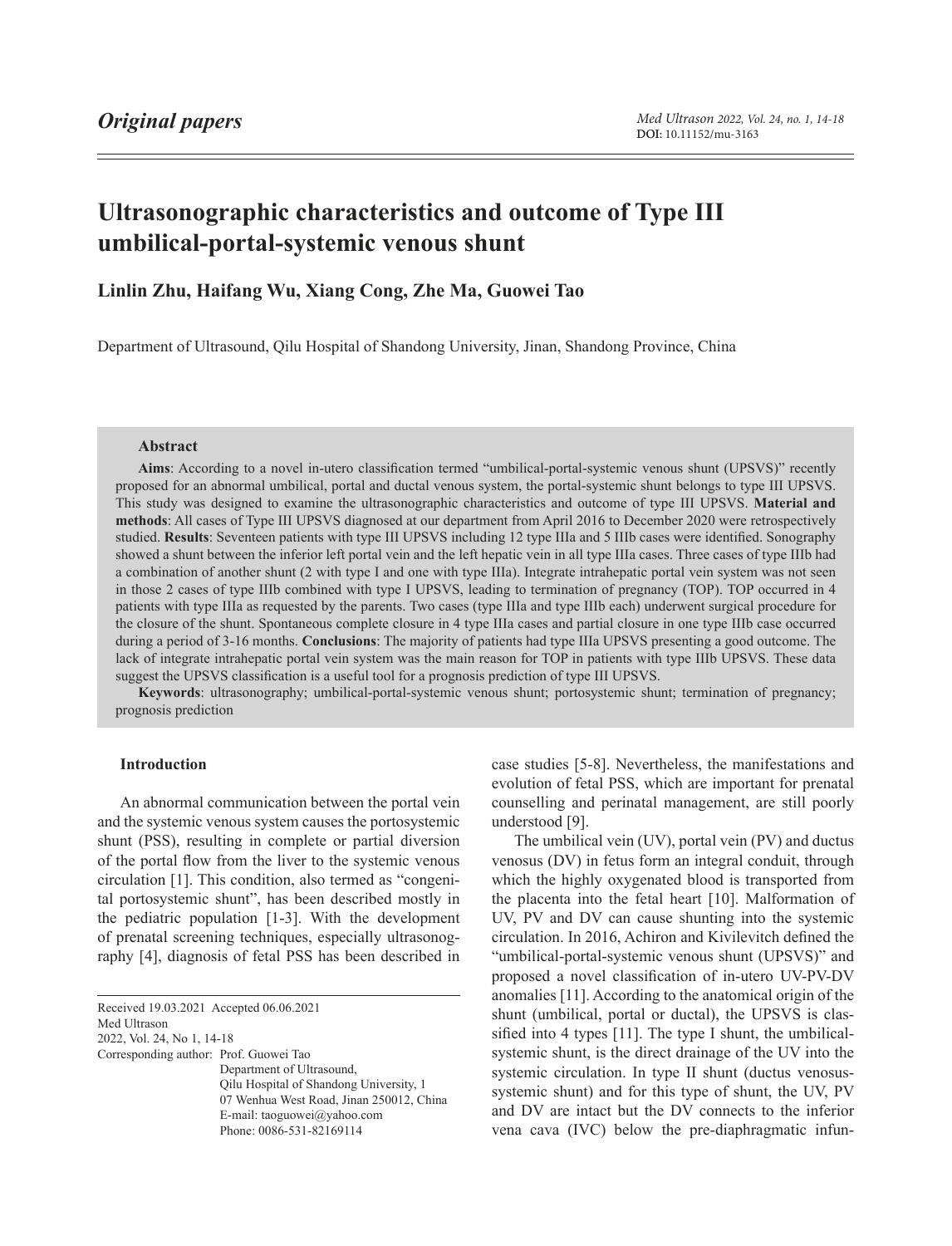dibulum or the DV drains into the hepatic vein. Type III shunt, (portal-systemic shunt) is further divided into two subtypes: IIIa, i.e., the intrahepatic portal-systemic shunt (IHPSS), for which, a communication between the intrahepatic portal venous system and hepatic veins occurs; and IIIb, i.e., the extrahepatic portal-systemic shunt (EHPSS), which is defined as a shunt between the portal system and systemic veins (IVC, iliac vein and renal vein). A more detailed description of each type of UP-SVS can be viewed in the schematic diagrams created by Achiron and Kivilevitch [11]. This in-utero classification has been shown to be valuable in prognosis prediction and prenatal counseling [11,12]. To date, different postnatal PSS categories have been used primarily for directing the surgical repair of PSS in a largely pediatric population [13,14], which, however, are believed unsuitable for prenatal analysis of PSS [11]. Fetal PSS is the most common shunt seen in our clinical practice. Therefore, the aim of this study is to use the in-utero UPSVS classification to analyze the ultrasonographic characteristics and the outcome of fetal PSS, which has been, until now, poorly documented.

### **Material and methods**

This study was approved by the Research Ethics Committee of our institution (approval No. 2017049). The Research Ethics Committee waived informed consent as the study is retrospective.

All cases of type III UPSVS diagnosed at our department from April 2016 to December 2020 were included in the present study. The demographic data, ultrasonographic findings, pregnancy outcome and follow-up results were collected and analyzed following the in-utero UPSVS classification [11].

For regular fetal monitoring, the standard 2D procedure was conducted using the Philips iU22 ultrasound system with a C5-1 transducer. When portal-systemic venous abnormalities were suspected, a 3-plane scan was further performed using the iU22 with a C5-1 transducer or the EPIQ7 with a C5-1 or an eL18-4 transducer. The 3 planes are: the transverse abdominal plane; the ventral or lateral transverse plane; and the longitudinal anteroposterior plane [12,15]. At the transverse abdominal plane, malformations of following structures can be detected: UV, portal sinus, main portal vein, left portal vein, anterior right portal vein, posterior right portal vein and splenic vein [15]. The ventral or lateral transverse plane scan can identify anomalies in the right, middle and left hepatic veins and IVC [15]. The longitudinal anteroposterior plane scan can discover abnormal UV, DV, left hepatic vein and IVC [15]. Any shunt between the intrahepatic portal venous system and hepatic veins spotted by the 3-plane scan was diagnosed as type IIIa UPSVS and any shunt between the portal system and systemic veins (IVC, iliac vein and renal vein) identified by the 3-plane scan was diagnosed as type IIIb UPSVS [11].

Follow-ups were carried out 1 month, 3-6 months and 12 months post discharge, and once every year thereafter. Rearrangements were made for missing appointments. Abdominal ultrasound examination was performed to check whether the shunt was spontaneously closed or not.

### *Statistical analysis*

The student's t test was used to compare the age of patients in type IIIa and type IIIb groups. The chi-square test was performed to compare the incidence of associated anomalies and the rate of termination of pregnancy between type IIIa and type IIIb patients. All statistical analyses were done using the GraphPad Prism 8 (Graph-Pad Software Inc., San Diego, CA, USA). p<0.05 was considered statistically significant.

### **Results**

A total of 17 patients with type III UPSVS, which include 12 cases of type IIIa and 5 cases of type IIIb, were identified. The maternal age was 30.1±5.5 years and the gestation age at diagnosis was 33.0±4.5 weeks. There was no significant age difference between mothers



**Fig 1.** Representative ultrasonography of type IIIa UPSVS. A shunt between the inferior left portal vein (LPVi) and the left hepatic vein (LHV) is shown in this figure. UV: umbilical vein; LPVs: superior left portal vein; IVC: inferior vena cava; AO: aorta; and ST: stomach.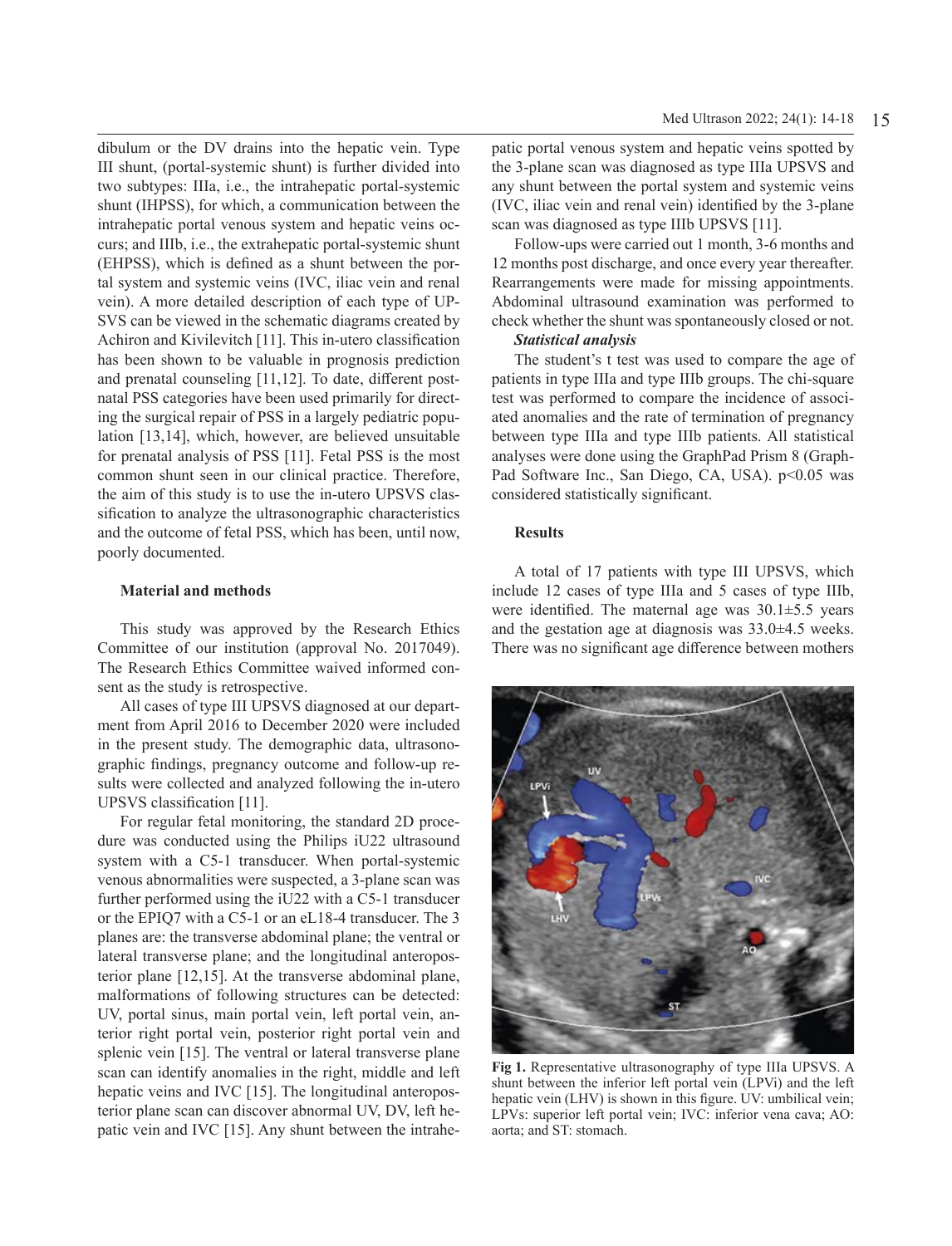16 Linlin Zhu et al *US characteristics and outcome of Type III umbilical-portal-systemic venous shunt*

|      | Table I. Demographic information, shunt characteristics and birth outcome. |                                                                             |                             |                              |  |  |
|------|----------------------------------------------------------------------------|-----------------------------------------------------------------------------|-----------------------------|------------------------------|--|--|
| Case | <b>GA</b>                                                                  | <b>Shunt characteristics</b>                                                | <b>Associated anomalies</b> | <b>Outcome</b>               |  |  |
|      | 36                                                                         | LPVi-LHV (IIIa)                                                             | None                        | <b>FTB</b>                   |  |  |
| 2    | 32                                                                         | LPVi-LHV, LPV-LHV (IIIa)                                                    | Splenomegaly, CTR↑          | <b>FTB</b>                   |  |  |
| 3    | 28                                                                         | LPVi-MHV (IIIa)                                                             | None                        | <b>FTB</b>                   |  |  |
| 4    | 33                                                                         | LPVi-LHV (IIIa)                                                             | <b>IUGR</b>                 | PB at 35w                    |  |  |
| 5    | 32                                                                         | LPVi-LHV (IIIa)                                                             | <b>IUGR</b>                 | C-section at 37 <sub>w</sub> |  |  |
| 6    | 25                                                                         | LPVi-LHV, LPV-MHV (IIIa)                                                    | <b>IUGR</b>                 | <b>TOP</b>                   |  |  |
| 7    | 34                                                                         | LPVi-LHV (IIIa)                                                             | <b>IUGR</b>                 | <b>TOP</b>                   |  |  |
| 8    | 28                                                                         | LPVi-LHV (IIIa)                                                             | PH                          | C-section at 40w             |  |  |
| 9    | 38                                                                         | LPVi-LHV (IIIa)                                                             | IUGR, CTR↑                  | <b>TOP</b>                   |  |  |
| 10   | 35                                                                         | LPVi-LHV, LPVs-LHV (IIIa)                                                   | IUGR, splenomegaly          | <b>TOP</b>                   |  |  |
| 11   | 39                                                                         | LPVi-LHV (IIIa)                                                             | None                        | <b>FTB</b>                   |  |  |
| 12   | 36                                                                         | LPVi-LHV (IIIa)                                                             | <b>IUGR</b>                 | C-section at 39 <sub>w</sub> |  |  |
| 13   | 28                                                                         | MPV-UV, UV-IVC (IIIb and Type I)                                            | CPC, PH, HSM, RHE           | <b>TOP</b>                   |  |  |
| 14   | 28                                                                         | SpIV-IVC, SMV-IVC, UV-IVC (IIIb and Type I)                                 | Multiple IHC                | <b>TOP</b>                   |  |  |
| 15   | 30                                                                         | MPV-IVC (IIIb)                                                              | None                        | C-section at 38w             |  |  |
| 16   | 34                                                                         | RPV-IVC (IIIb)                                                              | IUGR, Strephenopodia        | <b>TOP</b>                   |  |  |
| 17   | 40                                                                         | PS-IVC, LPVs-LHV, LPVm-MHV, ARPV-RHV, ARPV-MHV,<br>PRPV-RHV (IIIa and IIIb) | RHE, PH                     | <b>FTB</b>                   |  |  |

GA: gestational age (weeks) at diagnosis; LPV: left portal vein; LPVi: inferior LPV; LHV: left hepatic vein; MHV: middle hepatic vein; MPV: main portal vein; IVC: inferior vena cava; UV: umbilical vein; PS: portal sinus; LPVs: superior LPV; LPVm: medial LPV; RPV: right portal vein; ARPV: anterior right portal vein; PRPV: posterior right portal vein; RHV: right hepatic vein; SplV: splenic vein; SMV: superior mesenteric vein; IUGR: intrauterine growth retardation; PH: polyhydramnios; CTR: cardiothoracic ratio; HSM: hepatosplenomegaly; CPC: choroid plexus cysts; IHC: intrahepatic calcifications; RHE: right heart enlargement; TOP: termination of pregnancy; FTB: full-term birth; and PB: premature birth.

with fetus with type IIIa and type IIIb (30.8±5.1 years vs. 32.6 $\pm$ 7.9 years, p=0.65). Ultrasonographic findings of the shunt in each case are presented in Table I.

All the 12 type IIIa cases had a shunt between the inferior left portal vein (LPVi) and the left hepatic vein (LHV) and a representative sonography showing such a shunt is presented in figure 1 (case 1). Three type IIIb cases had a combination of another shunt (2 with type I and one with type IIIa) (Table I). The ultrasonographic features of the case 17 that had type IIIb combined with type IIIa are presented in figure 2.

Several associated anomalies were detected, the most-common one being intrauterine growth restriction (IUGR) followed by polyhydramnios and increased cardiothoracic ratio. There was no significant difference in the incidence of associated anomalies between type IIIa and type IIIb patients ( $p=0.82$ ). Prenatal karyotyping was done in 2 cases (cases 12 and 13), which showed that



**Fig 2.** Representative ultrasonography of type IIIa combined with type IIIb UPSVS: a) a communication between the portal sinus (PS) and inferior vena cava (IVC) was detected; b) a shunt between the posterior right portal vein (PRPV) and the right hepatic vein (RHV) was observed; c) shunt between superior left portal vein (LPVs) and left hepatic vein (LHV). UV: umbilical vein; ST: stomach; LPVi: inferior left portal vein; and MHV: middle hepatic vein.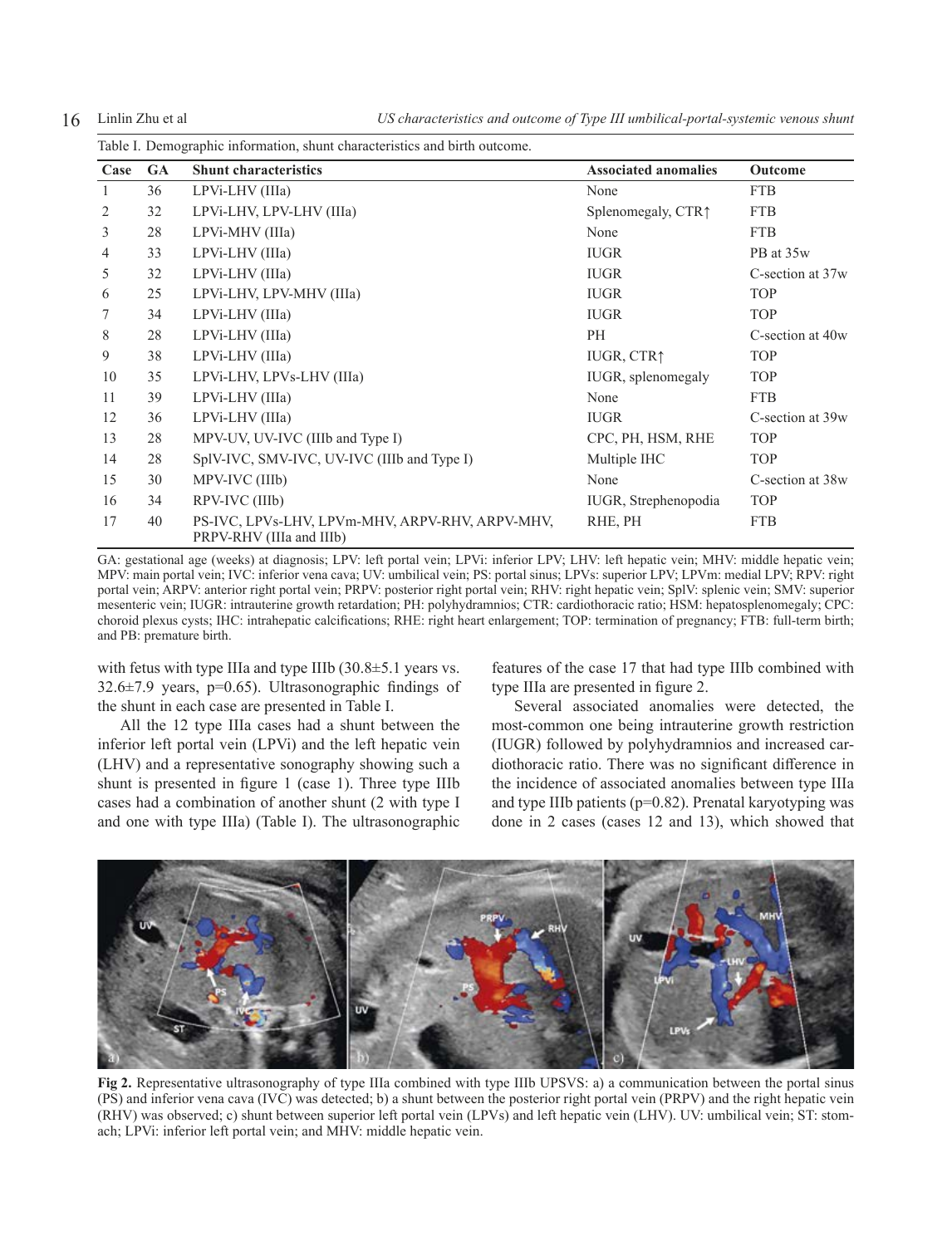case 13 had trisomy 21 while the other was normal. Termination of pregnancy (TOP) occurred in 4 cases of type IIIa as requested by the parents and 3 cases of type IIIb due to the lack of intrahepatic portal vein system. Statistical analysis showed that the rate of TOP in the two groups was not substantially different  $(p=0.31)$ . Among the 10 survivors, case 3 had surgery 12 days post birth to close the shunt and case 17 had surgery 4 months post birth to close multiple right portal vein-right hepatic vein shunts, while the rest did not undergo any surgical procedure. The follow-up time ranged from 1 to 32 months. Ultrasonography showed spontaneous complete closure in 4 cases and spontaneous partial closure in 1 case (case 17: the LPVm-MHV shunt was closed while the LPVs-LHV shunt was not), while the shunt in 4 cases were not closed during the follow-up period (Table II).

### **Discussion**

Postnatal PSS categories have been proposed with the aim to provide criteria for surgical repair of PSS in largely pediatric patients [13,14]. However, these postnatal classifications refer only to the survivors, do not take into account the unique feature of the fetal UV-PV-DV structure, lacking two essential components of the fetal venous complex, i.e, the UV and the DV and are therefore believed unsuitable for the prenatal analysis of portal-systemic venous anomalies. In view of this, Achiron and Kivilevitch proposed an in-utero classification for fetal UPSVS and showed its value in the prenatal analysis of UV-PV-DV abnormalities for prognosis prediction and prenatal counselling [11]. In the present study, we applied the in-utero classification to analyze the ultrasonographic characteristics of 17 cases of fetal type III UPSVS and reported the following findings: 1) the majority of cases had type IIIa UPSVS; 2) type IIIb in combination with type I UPSVS was associated with poor development of intrahepatic portal vein system, leading to dismal outcome; 3) approximately half of the cases (8/17) had IUGR; and 4) spontaneous shunt closure (including complete and partial) occurred in half of the survivors (5/10) during a period of 1-16 months.

Our series is the largest analyzed by the UPSVS classification. Using the UPSVS classification. Achiron et al retrospectively analyzed 16 cases of prenatally diagnosed type III shunts and showed that 75% (12/16) had type IIIa shunts [11], which is in line with our finding. More recently, Francois et al described the application of the Park classification for the prenatal analysis of 12 cases of intrahepatic PSS and revealed that only 3 cases had IUGR [5]. Of note, the Park classification was proposed for the postnatal analysis of PSS [16] and, by fur-

| Case | <b>Shunt</b><br>treatment                                | <b>Follow</b><br>time<br>(months) | Ultrasonographic findings           |  |  |
|------|----------------------------------------------------------|-----------------------------------|-------------------------------------|--|--|
| 1    | None                                                     | 32                                | Spontaneous closure at 16 m         |  |  |
| 2    | None                                                     | 24                                | Spontaneous closure at 3 m          |  |  |
| 3    | SC at 12d                                                | 22                                | SС                                  |  |  |
| 4    | None                                                     | 17                                | Spontaneous closure at 5 m          |  |  |
| 5    | None                                                     | 15                                | Shunt not closed                    |  |  |
| 8    | None                                                     | 9                                 | Shunt not closed                    |  |  |
| 11   | None                                                     | 2                                 | Shunt not closed                    |  |  |
| 12   | None                                                     | 1                                 | Spontaneous closure at 1 m          |  |  |
| 15   | None                                                     | 1                                 | Shunt not closed                    |  |  |
| 17   | SC for<br>multiple<br><b>RPV-RHV</b><br>shunts<br>at 4 m | 10                                | LPVs-LHV shunt not closed<br>at 7 m |  |  |

Table II. Shunt treatment and follow-up time and results.

SC: surgical closure; RPV: right portal vein; RHV: right hepatic vein; LPVs: superior left portal vein; and LHV: left hepatic vein; m: months

ther review of the 12 cases reported by Francois et al, we found 2 cases belong to the type I UPSVS according to the Achiron and Kivilevitch classification.

It has been shown that patients with type I and II UP-SVS have a high incidence of trisomy 21 [11,17]. In contrast, none of the 16 type III cases had aneuploidy [11]. We identified one case with trisomy 21. Of note, this case had combined type I UPSVS that has been reported to be associated with trisomy 21 [17]. The genetic testing rate was low in our series and solid data that support genetic testing for patients with type III UPSVS are still lacking. Nevertheless, if patients have type III UPSVS combined with type I or type II UPSVS, genetic testing may be necessary.

In our series, TOP in 4 type IIIa cases was pursued by the parents; TOP in 3 type IIIb cases (60%) was determined by the lack of intrahepatic portal vein system. A previous study showed that 2 out of a total of 4 type IIIb cases (50%) underwent TOP due to the poor development of the intrahepatic portal vein system [11], in line with our findings. However, live birth was found to occur in all 12 type IIIa cases by Achiron and Kivilevitch [11], which is in contrast to our results. However, caution should be taken in the interpretation of our data, as TOP in all 4 type IIIa cases was not dictated by the nature of the shunt but rather pursued by the parents, which artificially increased the TOP rate. Additionally, the sample size is small, which may limit the statistical power.

Few authors have reported spontaneous postnatal closure of type III shunts [6]. We observed spontaneous complete closure in 4 cases. Han et al retrospectively